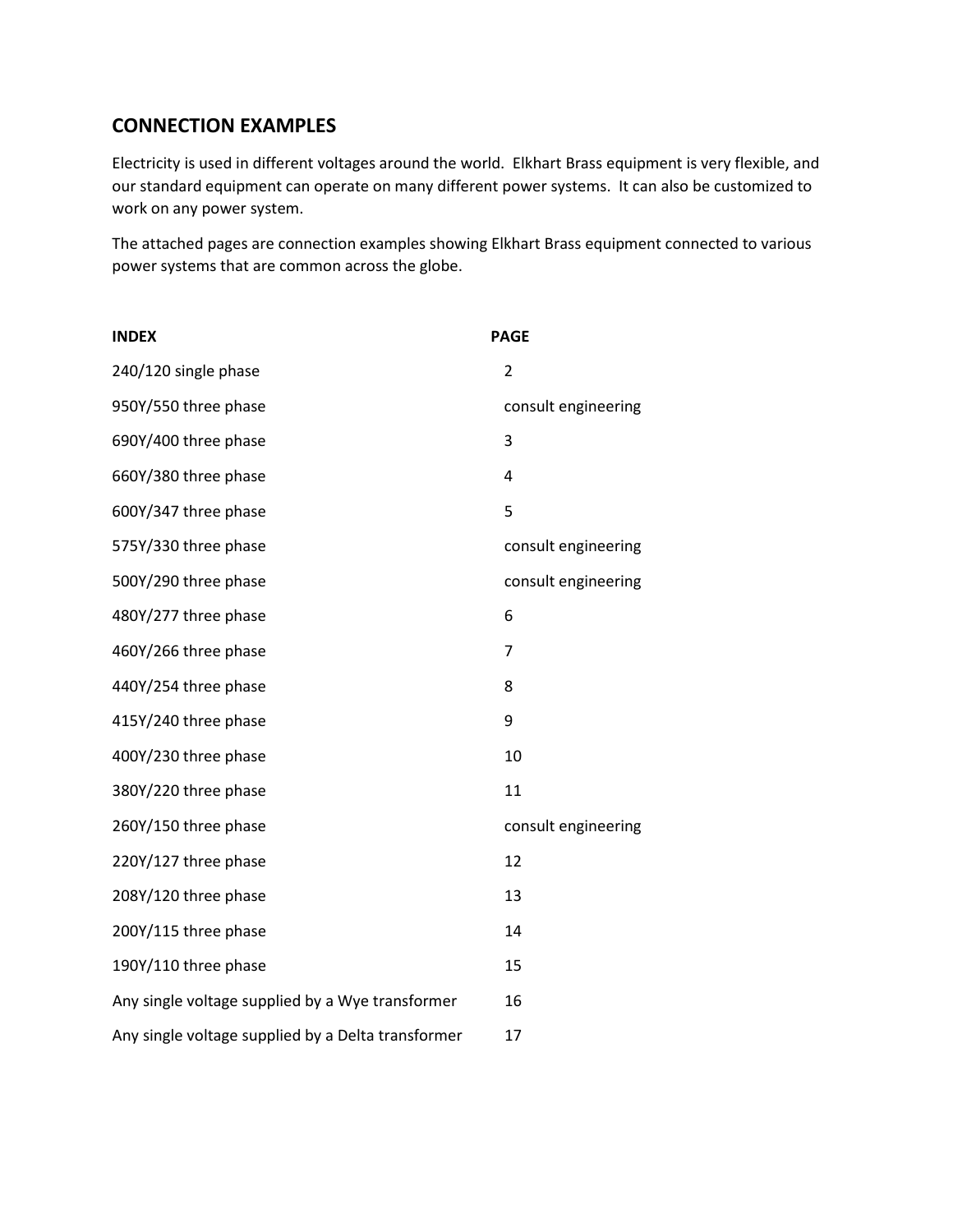## SINGLE PHASE 240/120

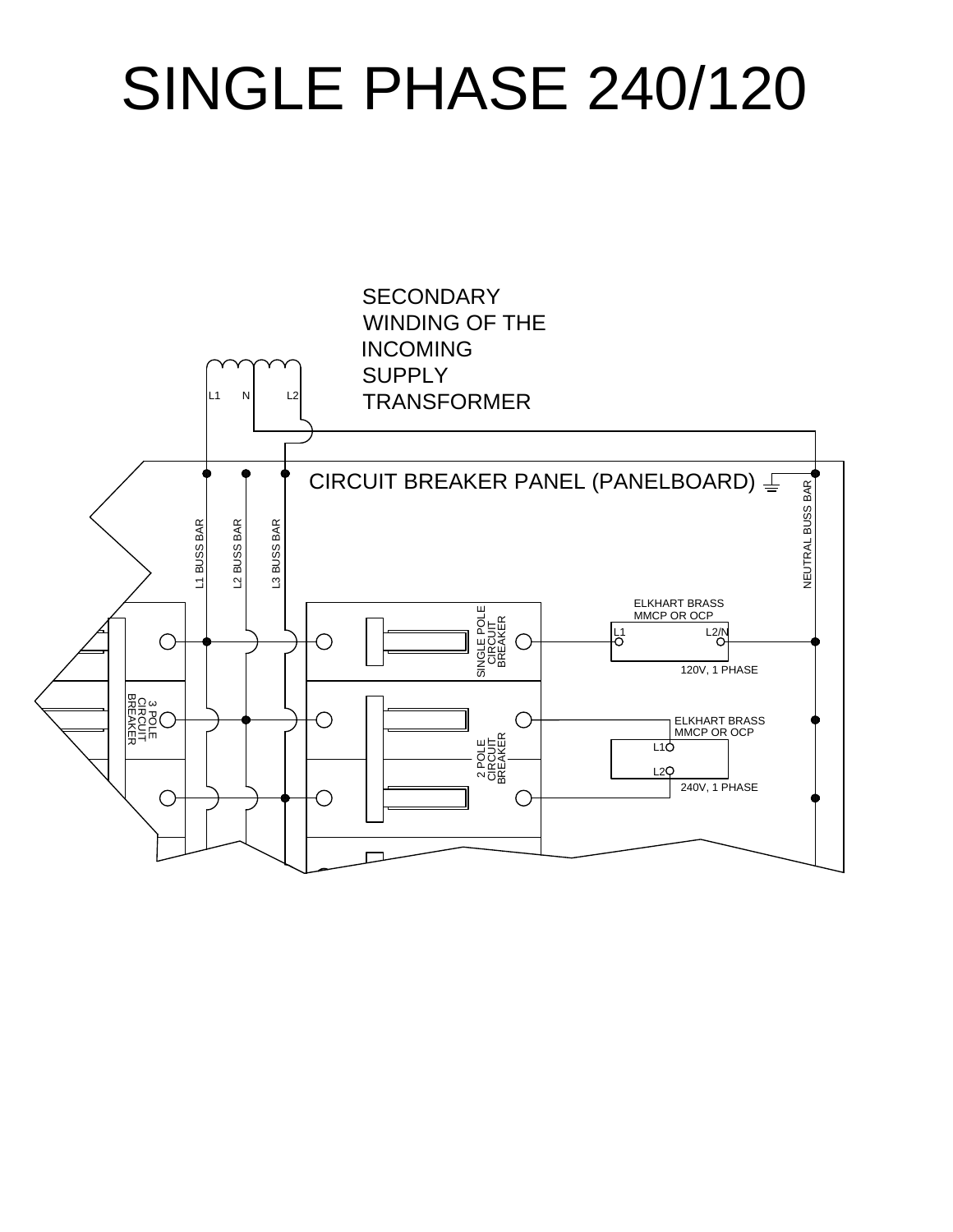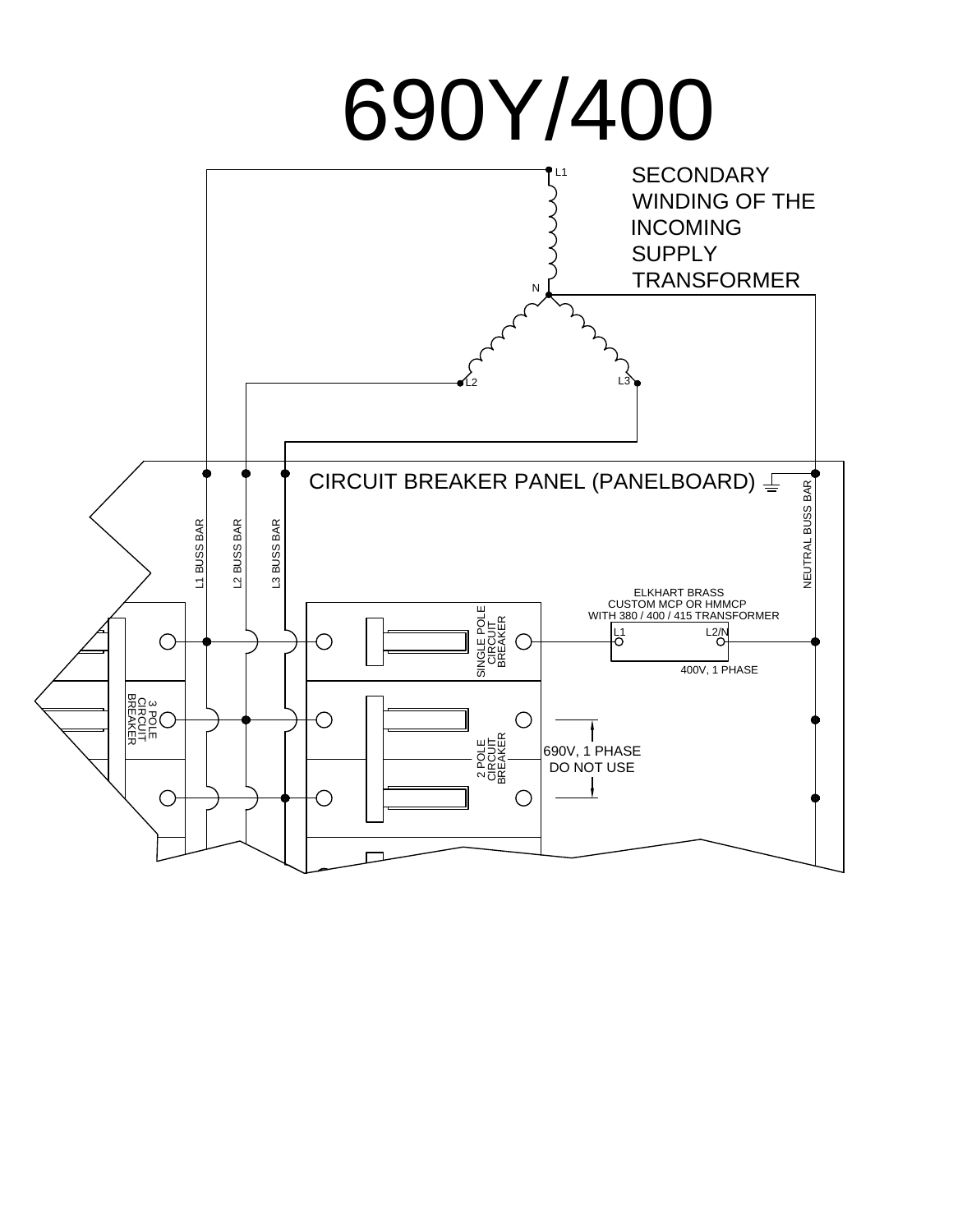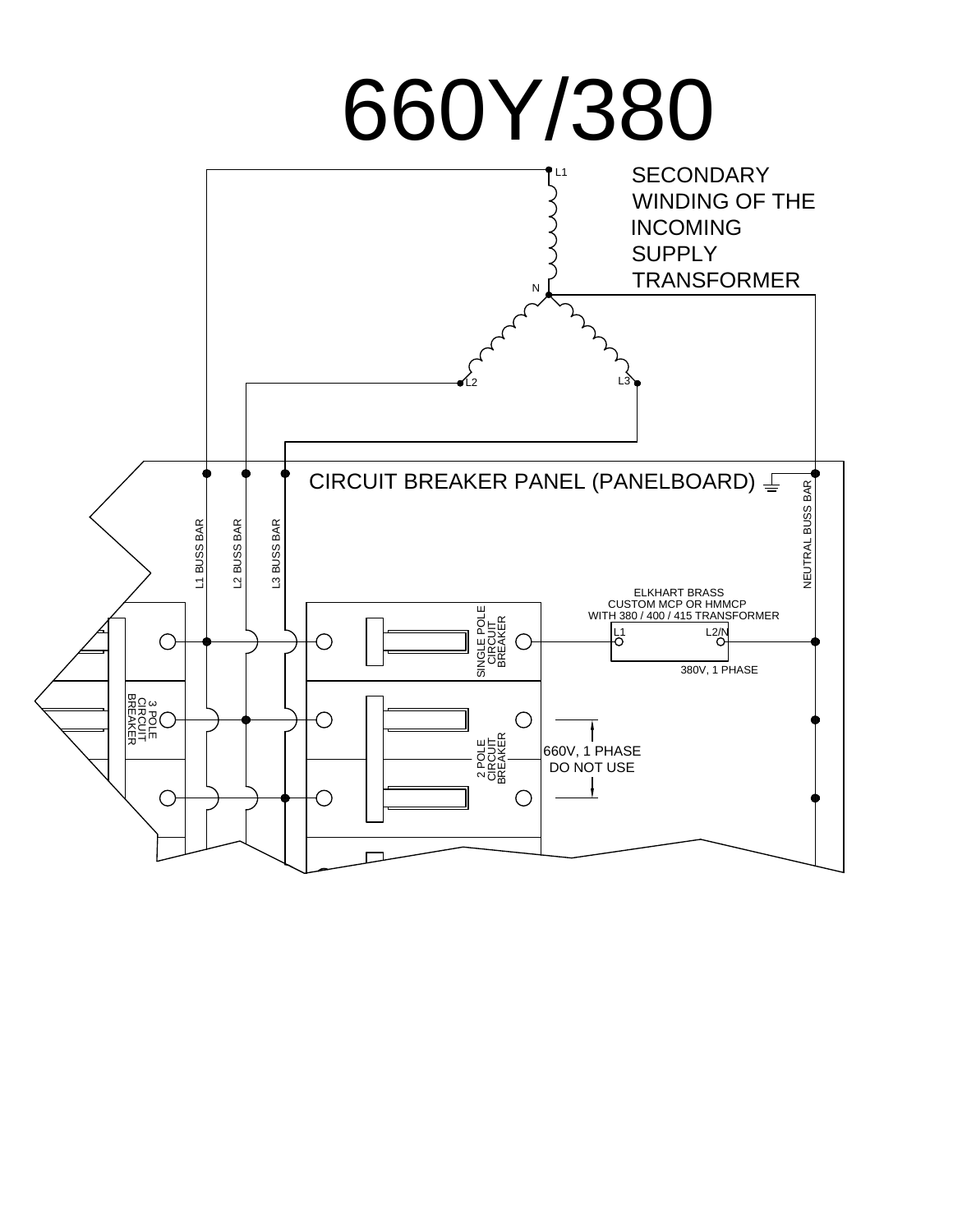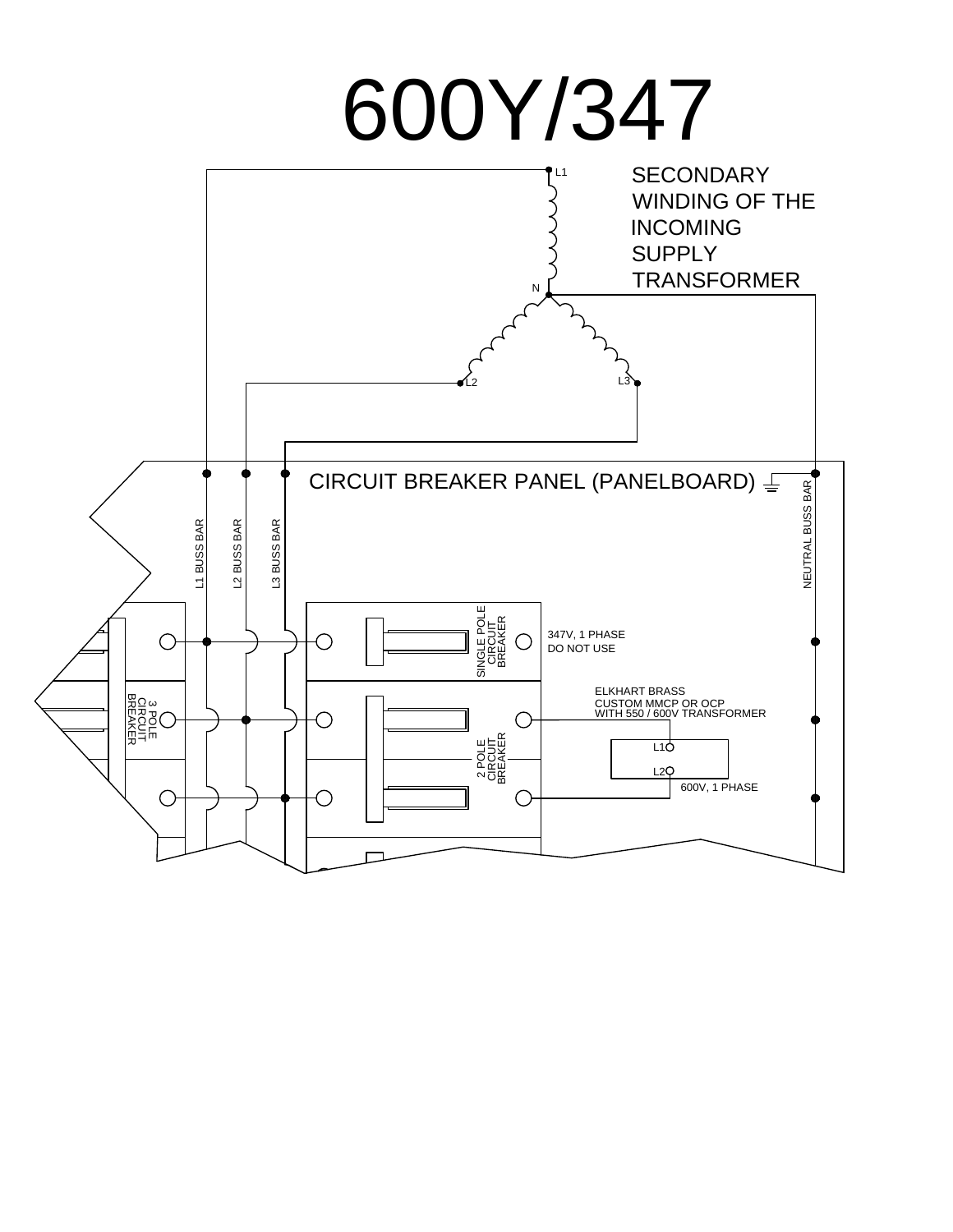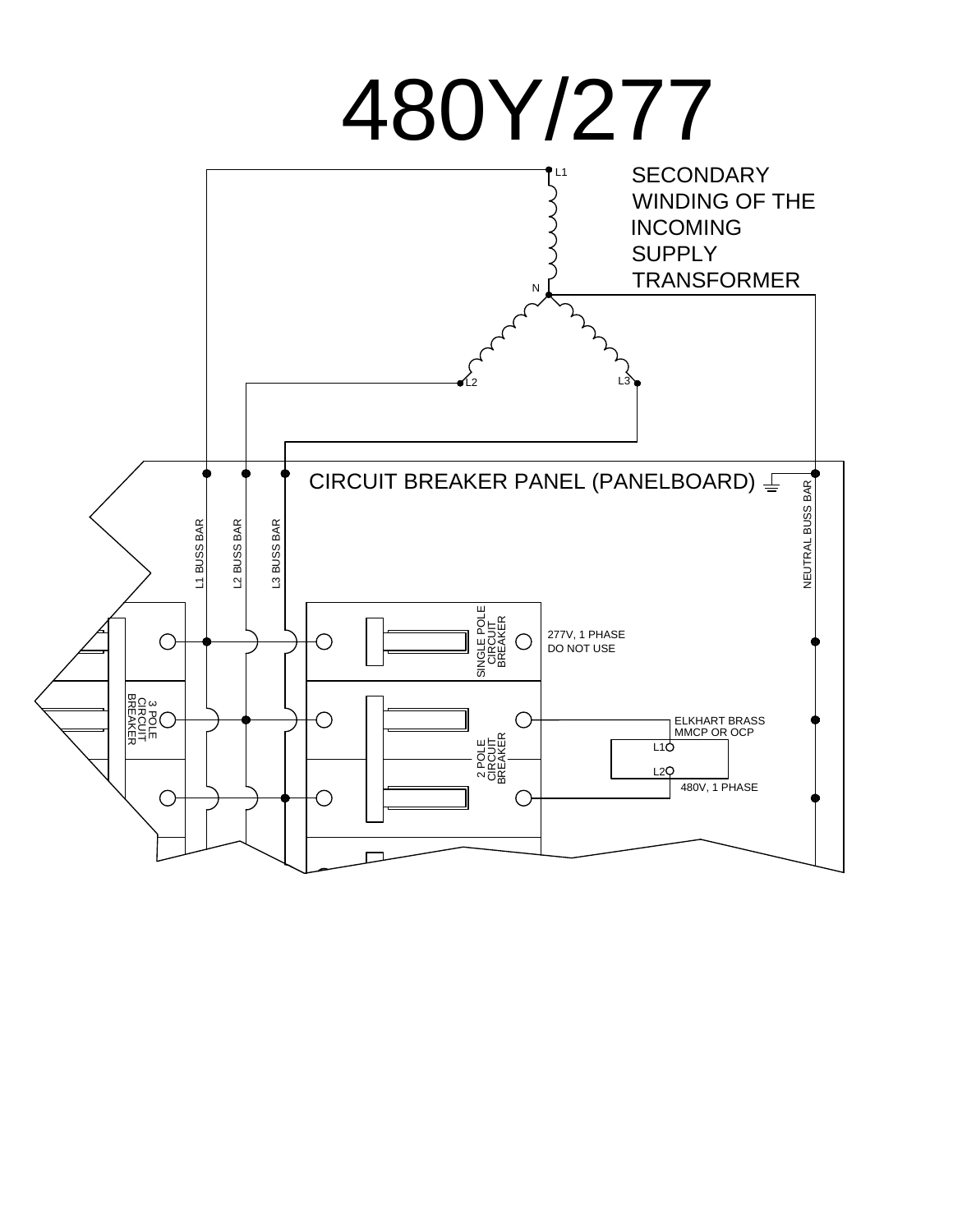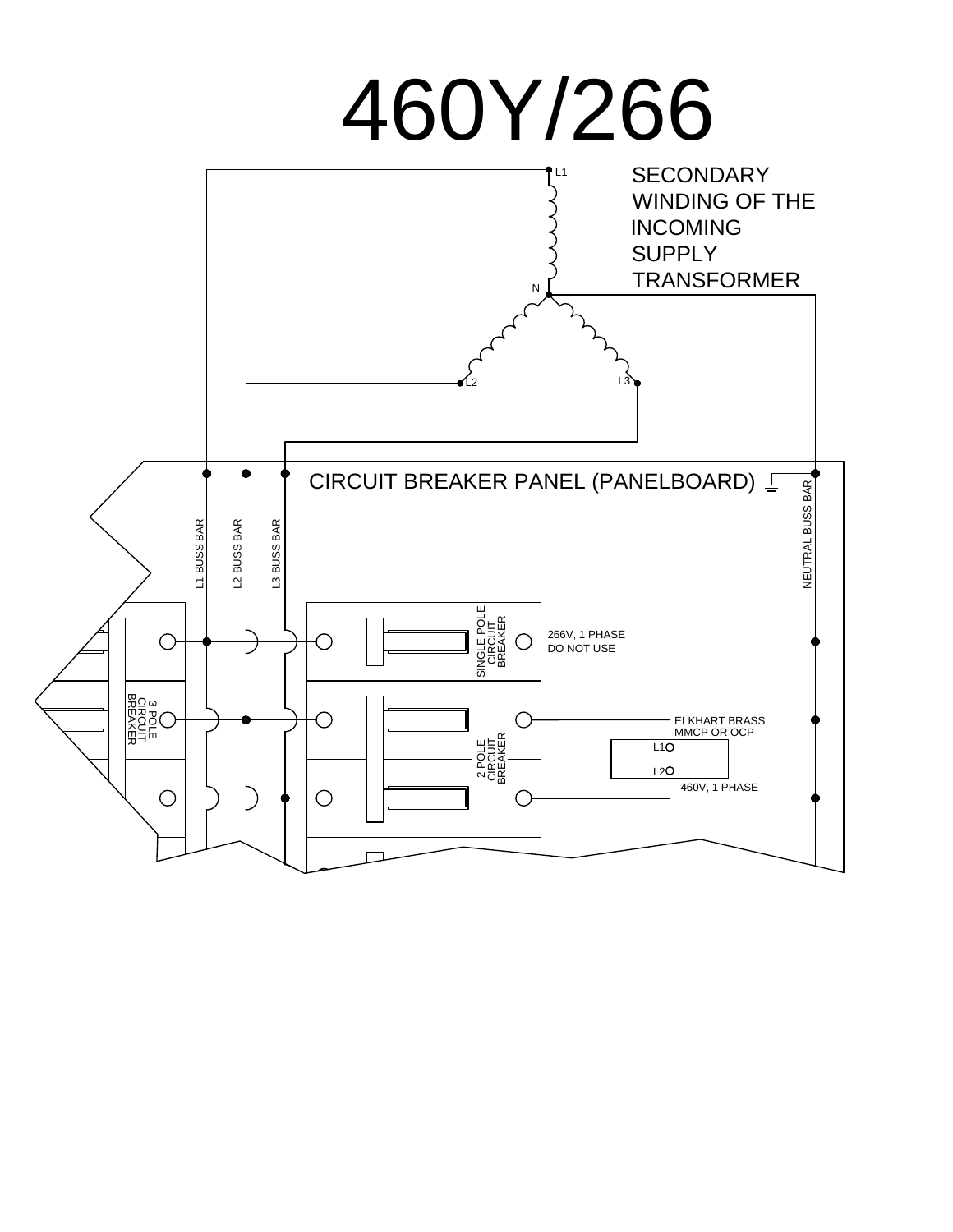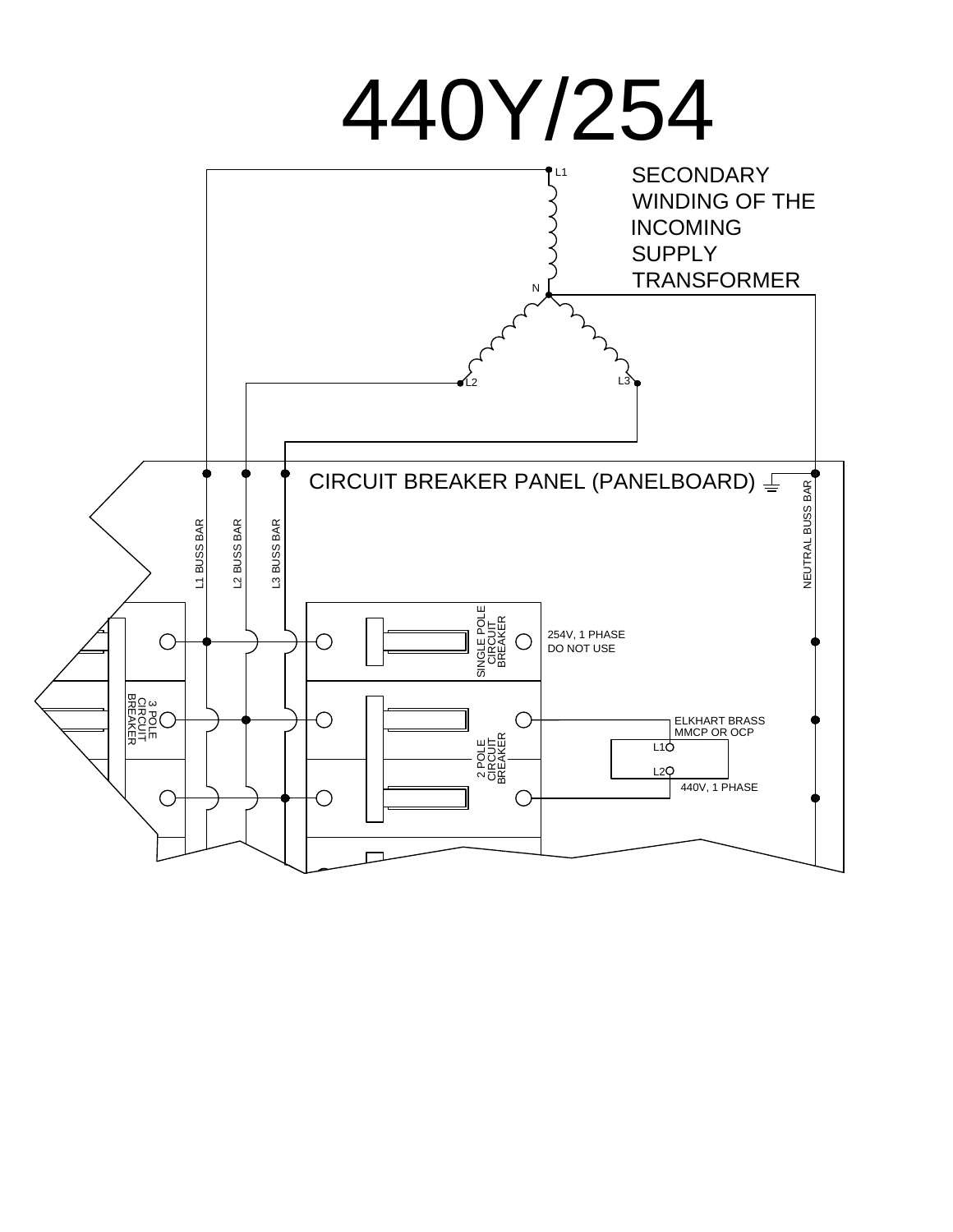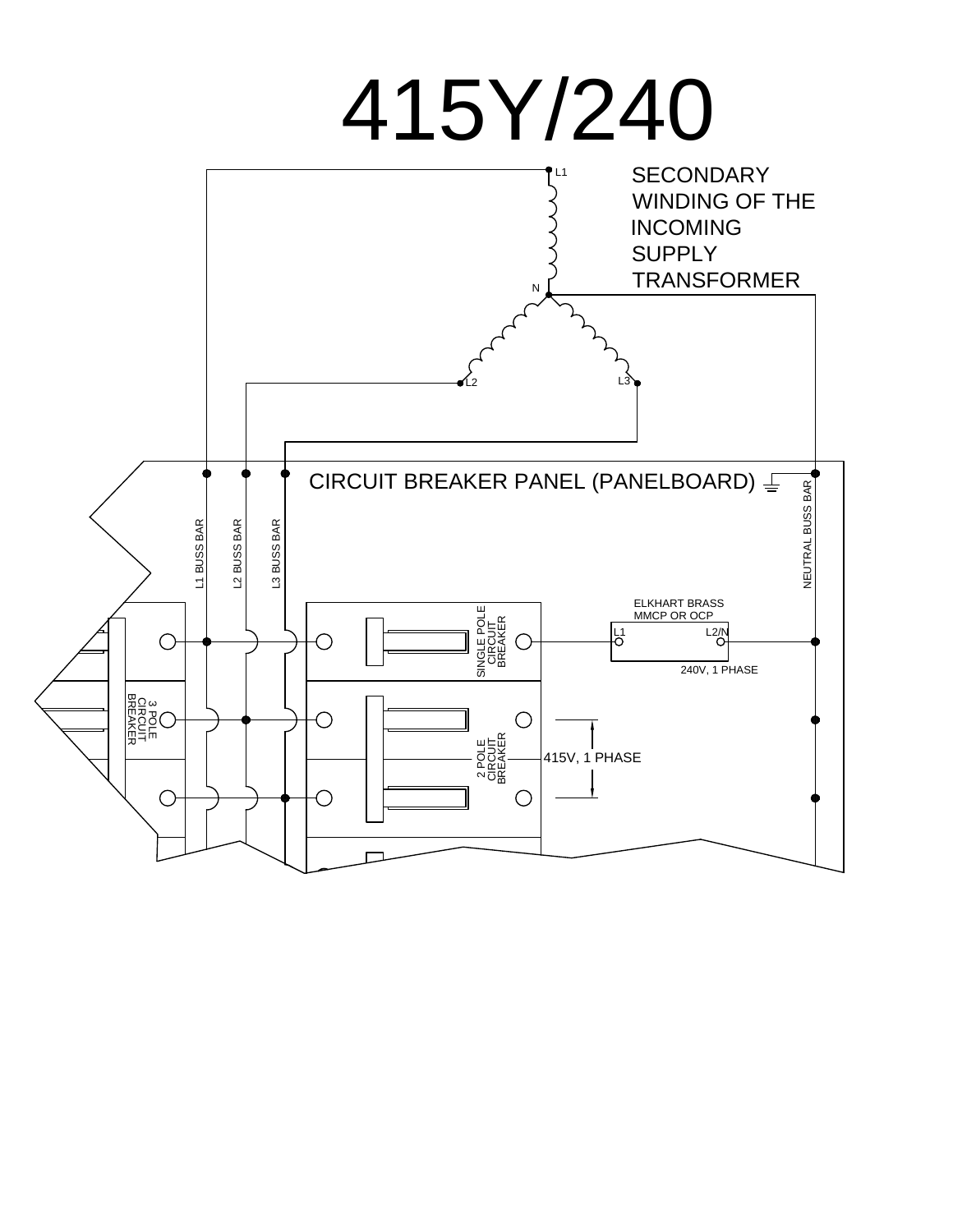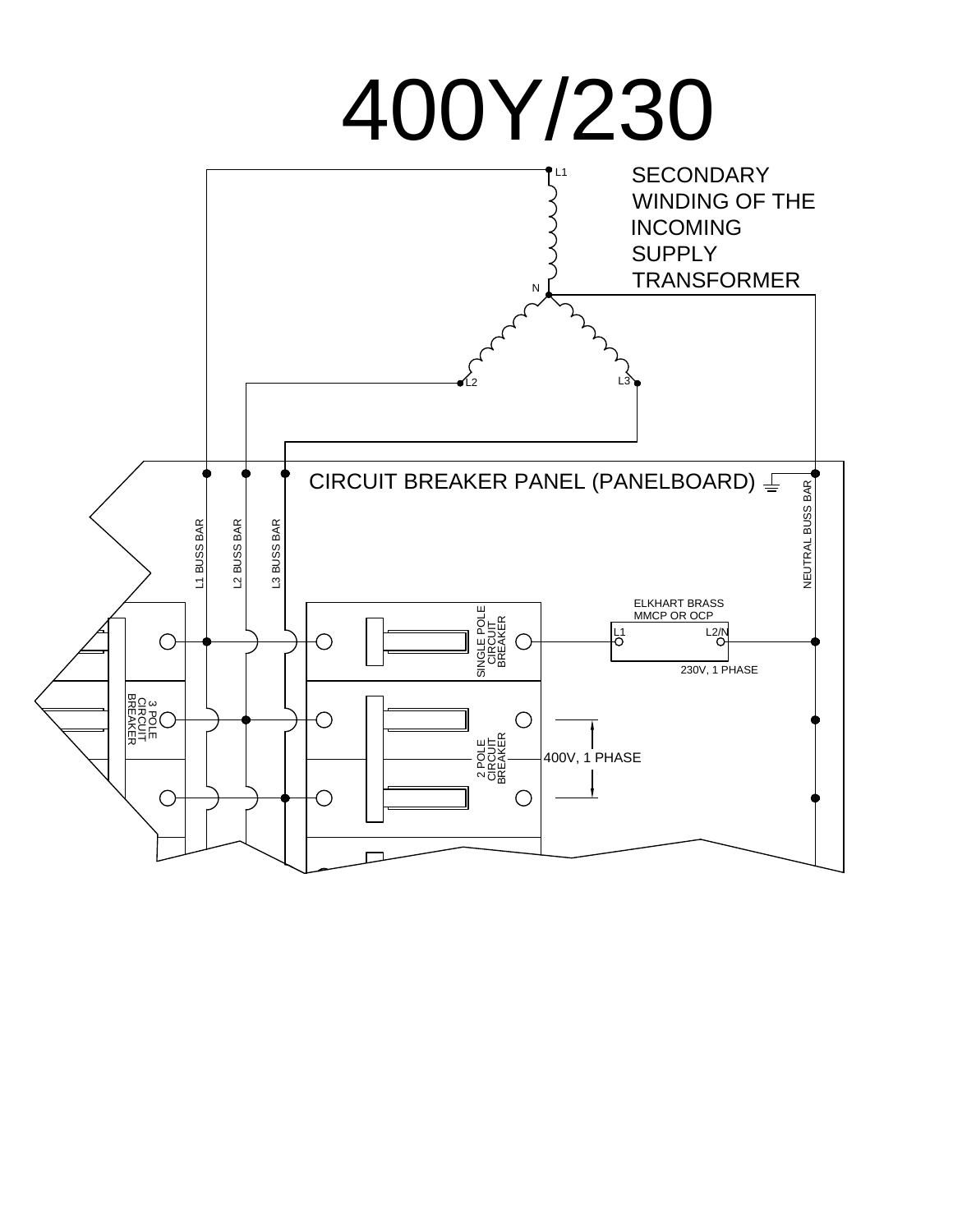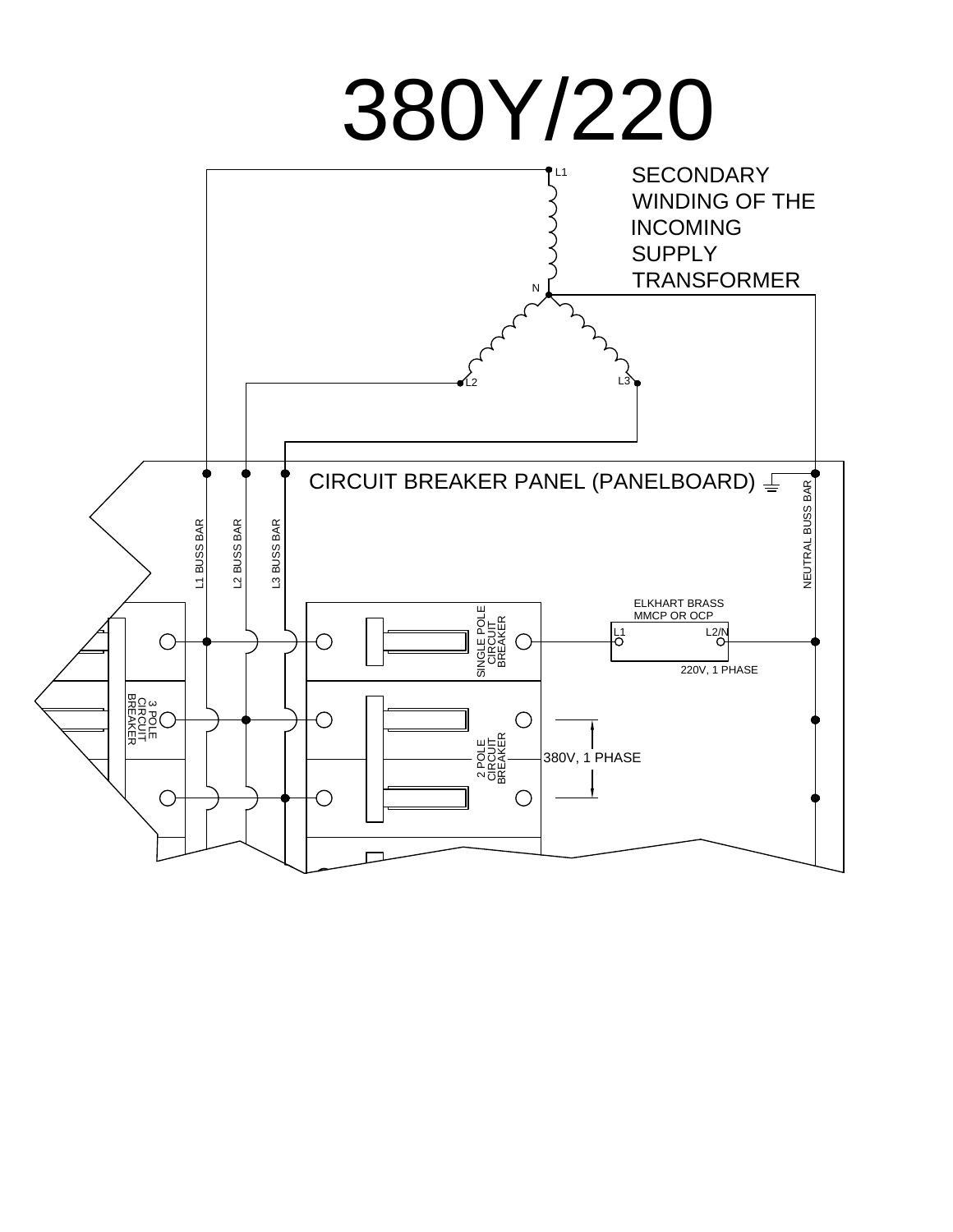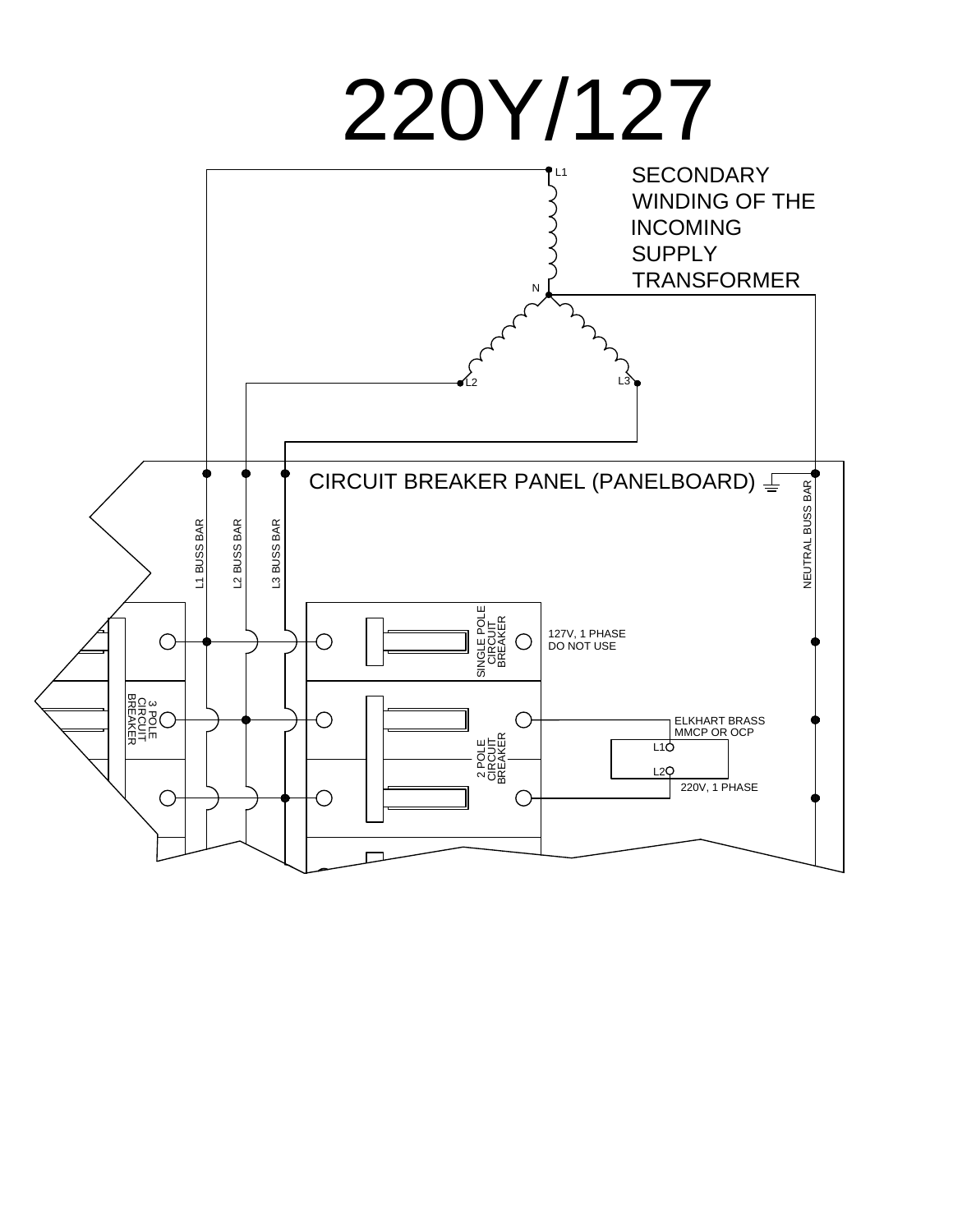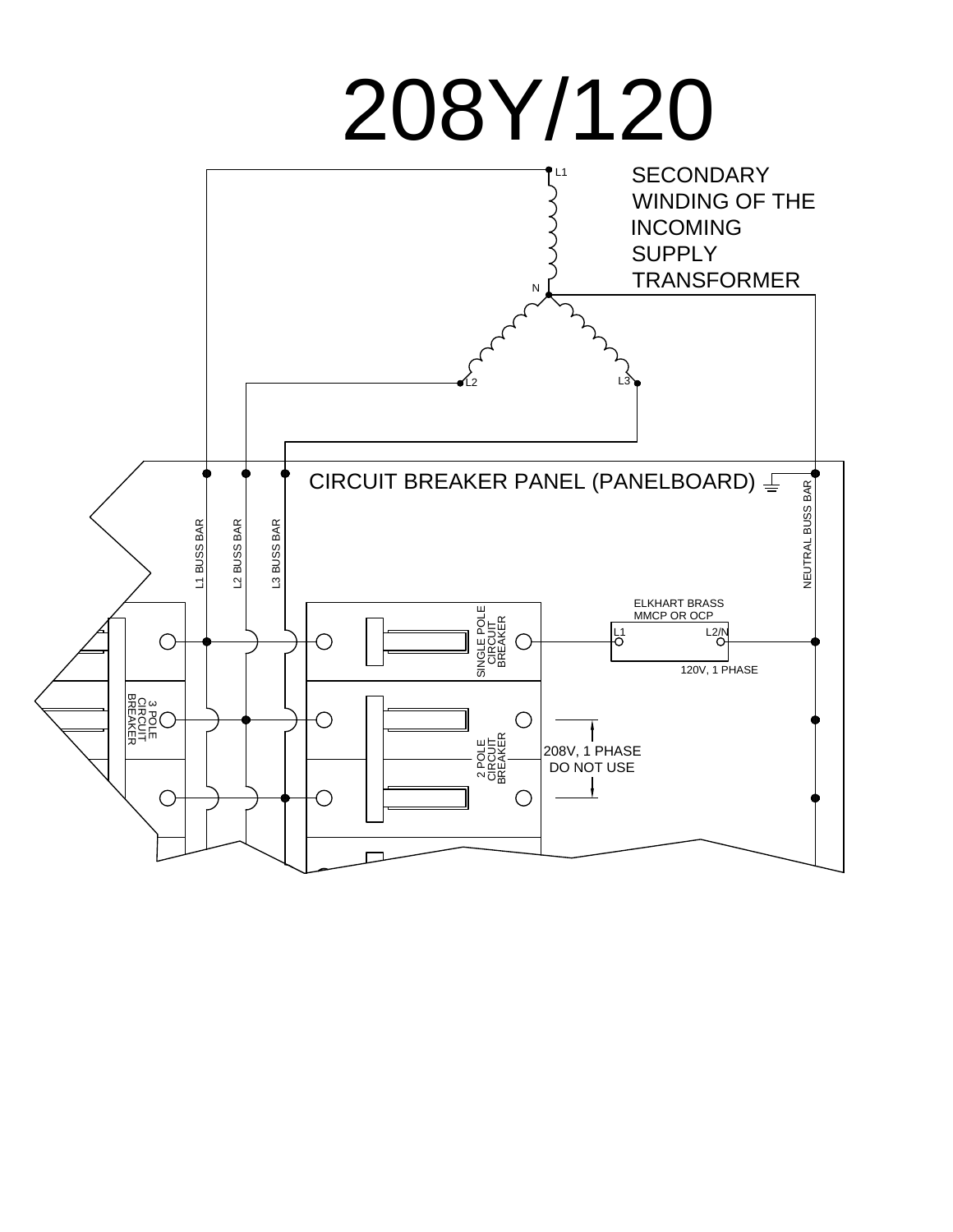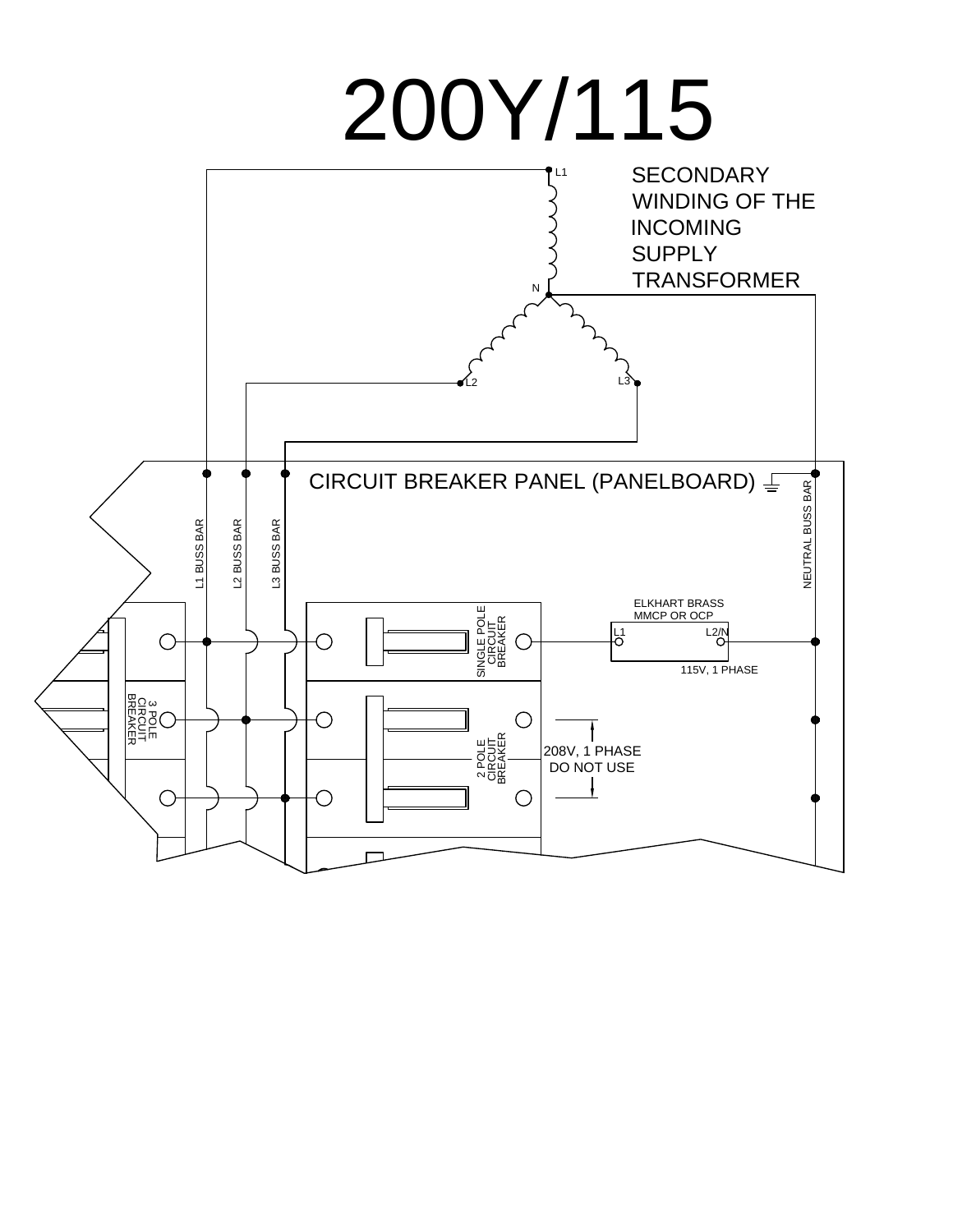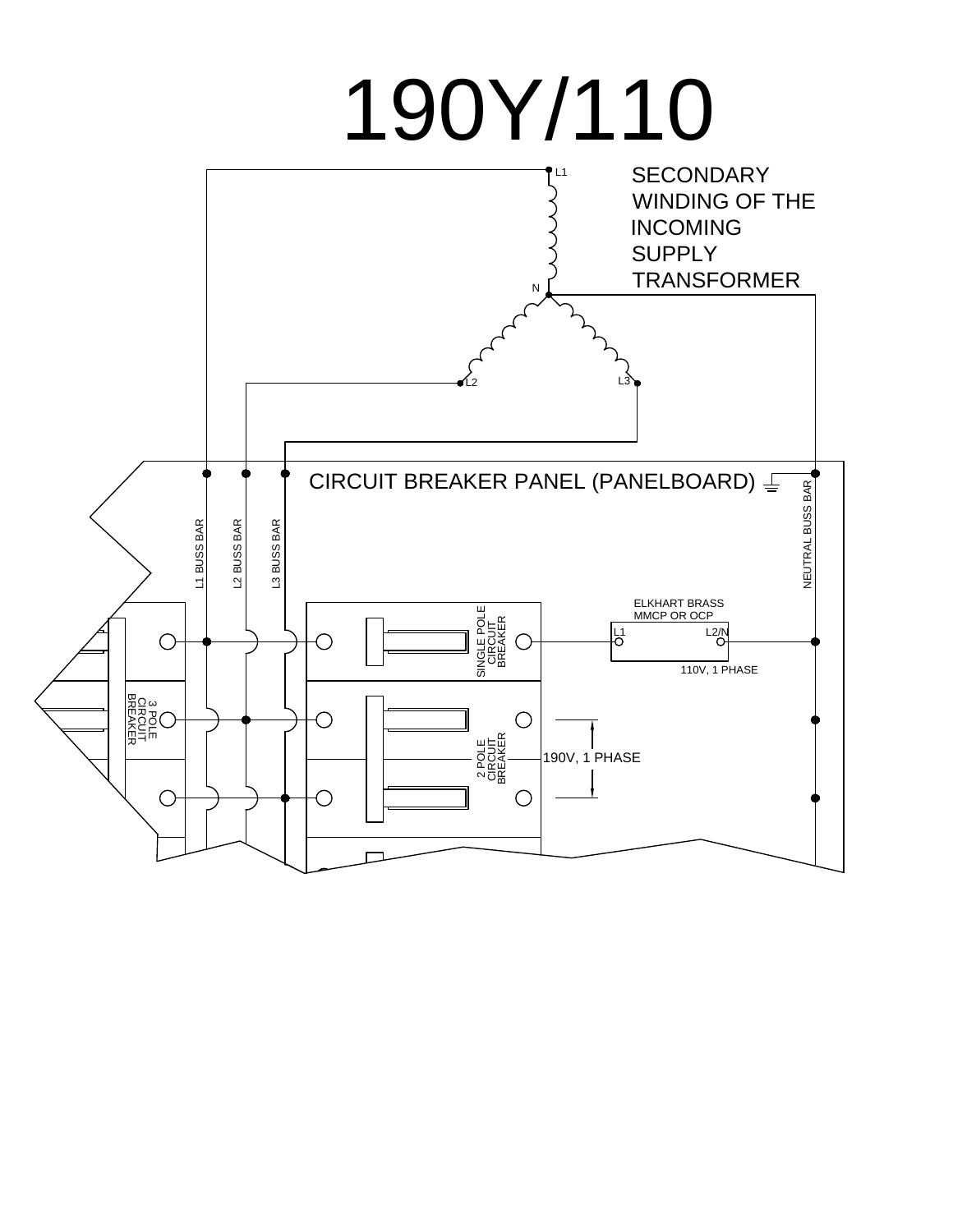### ANY WYE TRANSFORMER WITH AN UNUSED NEUTRAL



### VOLTAGE SUPPLIED MUST BE WITHIN THE ACCEPTABLE RANGE FOR THE PANEL